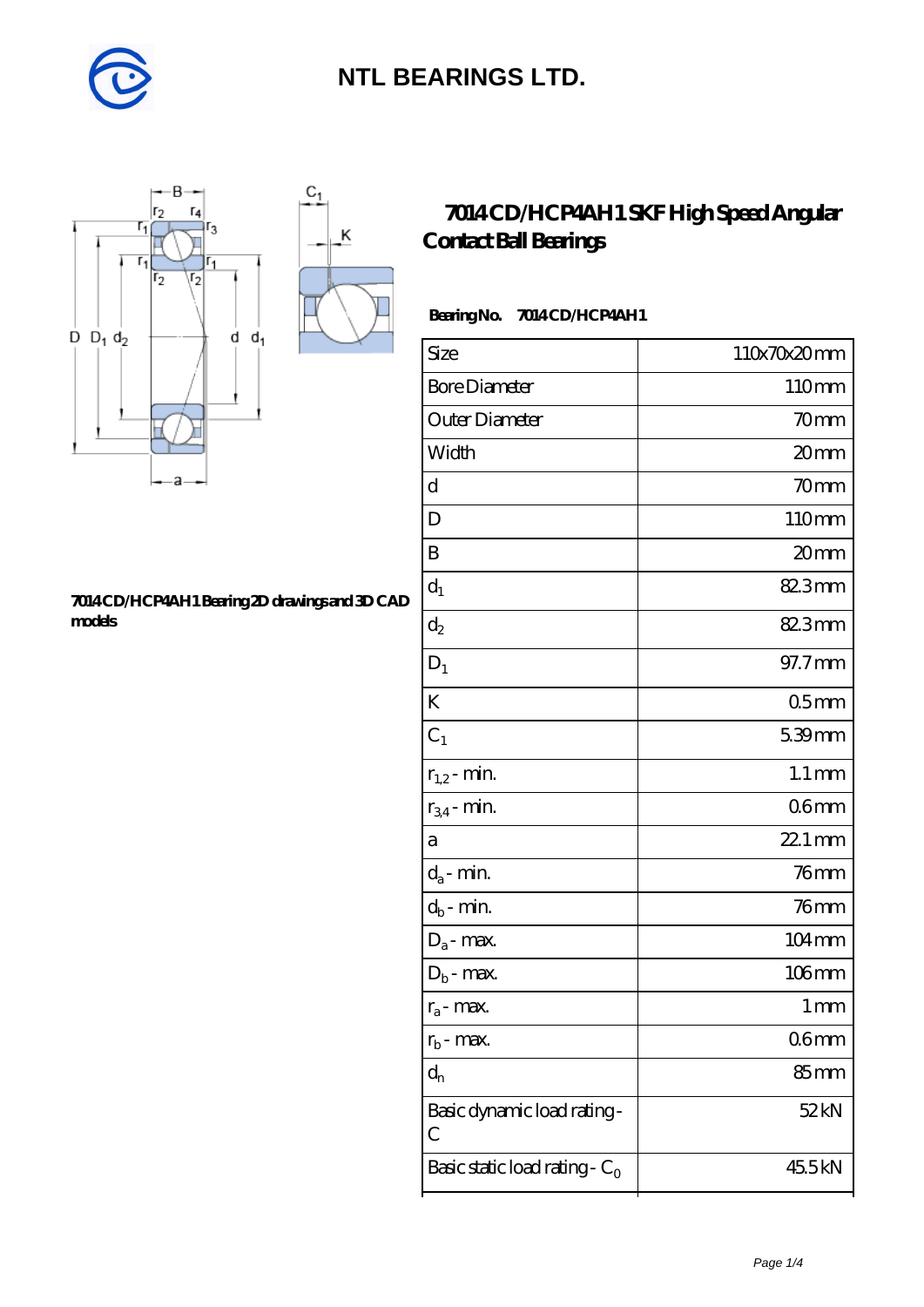

| Fatigue load limit - Pu                  | 1.9 <sub>kN</sub>   |
|------------------------------------------|---------------------|
| Limiting speed for grease<br>lubrication | 15000r/min          |
| Limiting speed for oil<br>lubrication    | $2200$ mm/min       |
| Ball - $D_w$                             | 127mm               |
| Ball - z                                 | 19                  |
| $G_{ref}$                                | 81cm3               |
| Calculation factor - $f_0$               | 155                 |
| Preload class $A - G_A$                  | 200N                |
| Preload class $B - G_B$                  | 400N                |
| Preload class $C - G_C$                  | 800N                |
| Preload class $D - G_D$                  | 1600N               |
| Calculation factor - f                   | 1.12                |
| Calculation factor - f                   | 1                   |
| Calculation factor - f <sub>2A</sub>     | 1                   |
| Calculation factor - $f_{2B}$            | 1.02                |
| Calculation factor - $f_{\chi}$          | 1.05                |
| Calculation factor - $f_{2D}$            | 1.09                |
| Calculation factor - f <sub>HC</sub>     | 1.02                |
| Preload class A                          | 90N/micron          |
| Preload class B                          | 123N/micron         |
| Preload class C                          | 173N/micron         |
| Preload class D                          | 252N/micron         |
| $d_1$                                    | 82.3mm              |
| $d_2$                                    | 82.3mm              |
| $D_1$                                    | 97.7mm              |
| $C_1$                                    | 5.39mm              |
| $r_{1,2}$ min.                           | $1.1 \,\mathrm{mm}$ |
| $r_{34}$ min.                            | 06 <sub>mm</sub>    |
| $d_a$ min.                               | 76 mm               |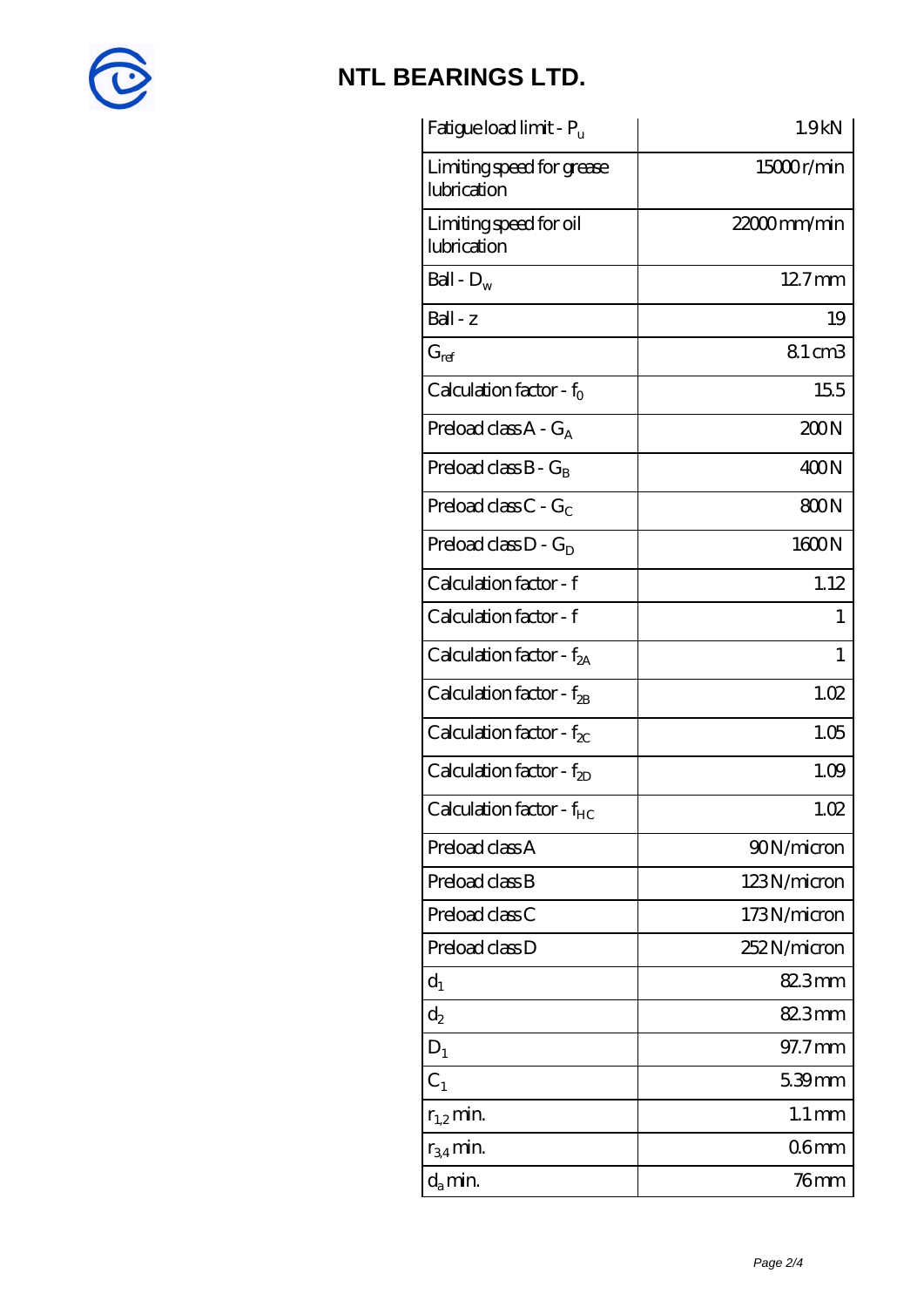

| $d_h$ min.                                  | 76 <sub>mm</sub>    |
|---------------------------------------------|---------------------|
| $D_a$ max.                                  | $104 \,\mathrm{mm}$ |
| $Db$ max.                                   | $106$ mm            |
| $r_a$ max.                                  | $1 \,\mathrm{mm}$   |
| $rb$ max.                                   | 06 <sub>mm</sub>    |
| $d_{n}$                                     | 85mm                |
| Basic dynamic load rating C                 | 52kN                |
| Basic static load rating $C_0$              | 45.5kN              |
| Fatigue load limit $P_u$                    | 1.93kN              |
| Attainable speed for grease<br>lubrication  | 15000r/min          |
| Attainable speed for oil-air<br>lubrication | 22000r/min          |
| Ball diameter $D_w$                         | $127$ mm            |
| Number of balls z                           | 19                  |
| Reference grease quantity<br>$G_{ref}$      | $81 \text{ cm}^3$   |
| Preload class $AG_A$                        | 200N                |
| Static axial stiffness, preload<br>classA   | $90N/\mu$ m         |
| Preload class $BG_R$                        | 400N                |
| Static axial stiffness, preload<br>classB   | $123N/\mu$ m        |
| Preload class C $G_C$                       | 800N                |
| Static axial stiffness, preload<br>classC   | 173N/μ m            |
| Preload class $D G_D$                       | 1600N               |
| Static axial stiffness, preload<br>classD   | 252N/µ m            |
| Calculation factor f                        | 1.12                |
| Calculation factor $f_1$                    | 1                   |
| C alculation factor $f_{2A}$                | 1                   |
| Calculation factor $f_{2B}$                 | 1.02                |
| Calculation factor $f_{\chi}$               | 1.05                |
|                                             |                     |